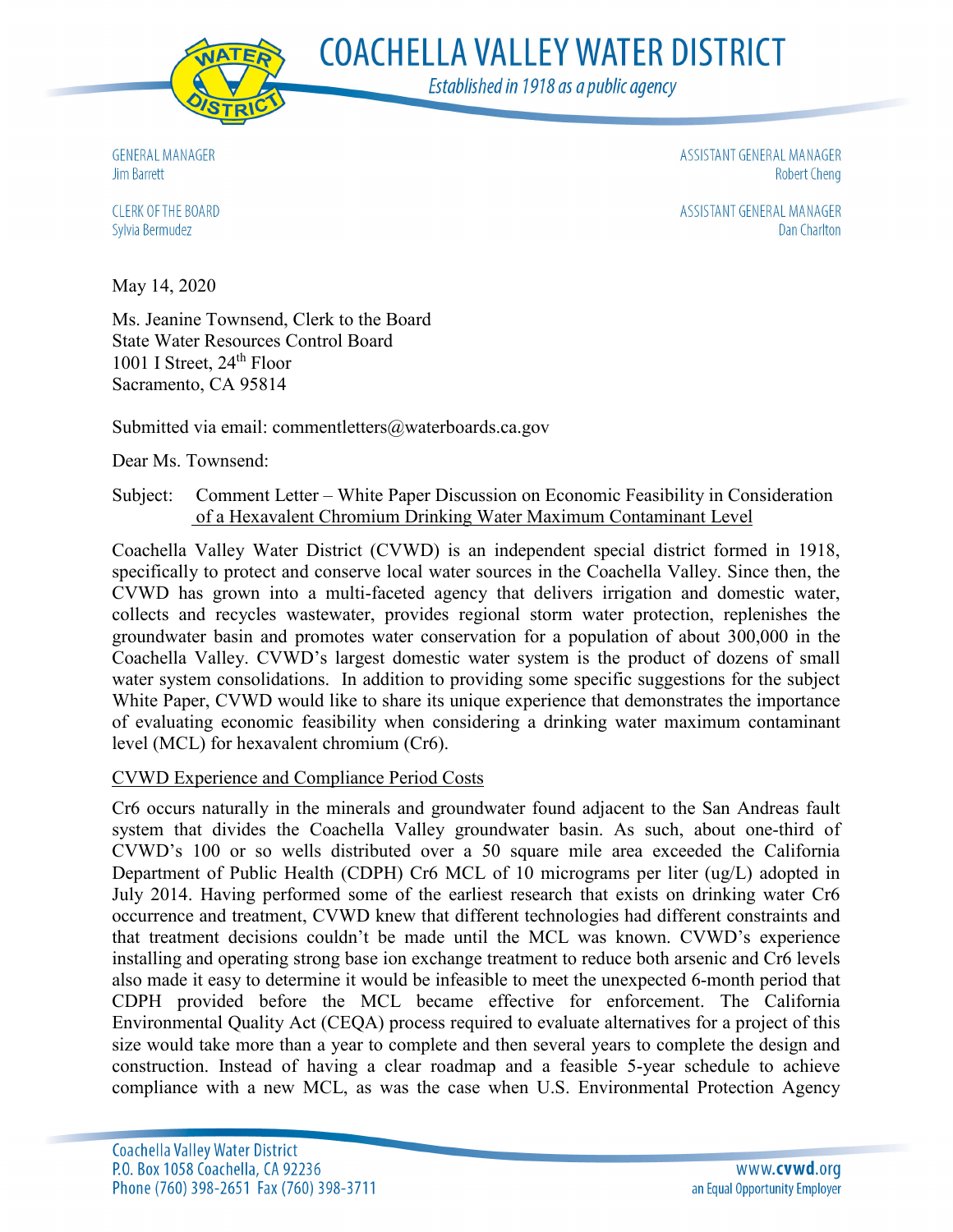(EPA) lowered the arsenic MCL, CVWD faced the potential liability of serving drinking water that violates a MCL, which added multiple layers of complexity and costs to CVWD's response plan.

CVWD initiated a costly process to reduce this potential non-compliance liability consisting of multiple parallel paths: 1) pilot testing, designing, and permitting best available technology (BAT) for impacted wells, 2) legislation to obtain an appropriate compliance period, and 3) a point-of-use treatment variance option. About the same time CVWD successfully identified a feasible point-of-use treatment option, SB 385 (Hueso) was adopted allowing water systems to submit compliance plans to avoid violating the Cr6 MCL. However, prescriptive requirements used by the State Water Resources Control Board (SWRCB) Division of Drinking Water (DDW) to implement SB 385 mandated actions based on existing BAT instead of building in time to evaluate innovative alternative technologies. CVWD's identification of an innovative treatment option needed to occur in parallel with plans to implement BAT identified in the compliance plan – resulting in significant duplicative planning costs. This experience reveals a critical and costly flaw in State drinking water regulations that fail to provide reasonable compliance periods.

While waiting to learn if DDW would appeal the court's decision to vacate the Cr6 MCL, two CVWD milestones were achieved that illustrate the increased costs associated with proposed MCL's that lack adequate compliance periods. First, CVWD successfully completed all preconstruction activities (CEQA, design, permitting, and funding approval) and construction contracts were ready for execution to initiate Tier 1 construction of 30 ion exchange treatment facilities identified in CVWD's Cr6 compliance plan at a cost of about \$200 million. The cost to achieve this milestone was about \$14 million. Almost simultaneously, CVWD learned of a promising alternative Cr6 treatment technology using stannous chloride to reduce Cr6 levels found in drinking water. Three weeks later, CVWD completed bench testing that confirmed the viability of this alternative technology on water from CVWD wells. CVWD then completed simulated distribution system tests and obtained DDW's approval to perform a full-scale demonstration project for one of CVWD's public water systems. CVWD successfully completed the full-scale demonstration of Cr6 reduction below 10 ug/L using stannous chloride throughout a chlorinated public water system in March 2019, approximately 18 months after the Cr6 MCL was withdrawn.

It is well known that the establishment of a new drinking water MCL often triggers the investment in research and testing needed to develop innovative treatment technologies that are better than BAT identified in the proposed MCL. EPA identified activated alumnia as BAT in the final arsenic rule but better technologies using coagulation filtration, iron-based adsorptive media, and ion-exchange developed during the 5-year compliance period and were far more likely to be used than activated alumina. This was our experience when complying with the arsenic MCL and fortunately EPA's 5-year compliance period allowed for this maturation of technologies so that we avoided the costly development of BAT that would have been outdated by the time it was installed. The CDPH's 2014 Cr6 MCL became effective for enforcement 6 months after promulgation forcing CVWD to spend \$14 million on duplicative compliance options including developing a shovel-ready project to install BAT prescribed in the regulation that for CVWD now appears to be outdated technology.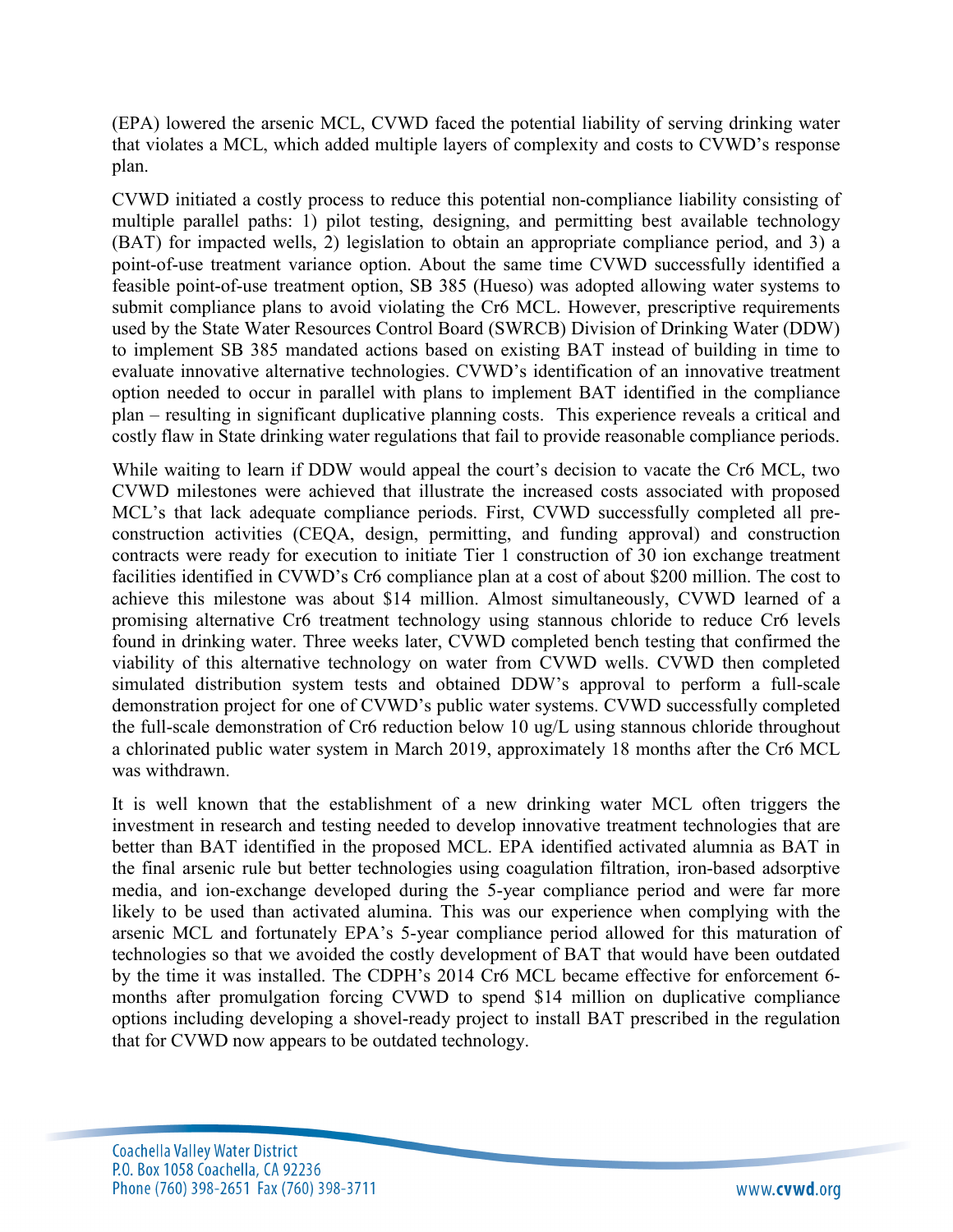The White Paper does not address compliance periods when considering the economic feasibility of the proposed Cr6 MCL. CVWD's experience described above is the reason why the Federal Safe Drinking Water Act (SDWA) 1996 amendments included provisions to ensure new EPA drinking water MCLs included reasonable compliance periods. CVWD believes it is essential that DDW use compliance periods for proposed MCLs that are consistent with the Federal SDWA requirements. Besides the added cost implications, inadequate compliance periods can result in water systems removing wells from service and using other ill-advised measures to maintain compliance but can put communities at greater risk when something unexpected causes water demands to exceed supply. The White Paper should acknowledge that proposed MCLs with reasonably achieved compliance periods promote innovation, reduces compliance costs, and makes new MCLs more economically feasible.

## Economic Feasibility Analysis Framework

In the White Paper and at the public workshop on the White Paper, DDW asked for stakeholder input and indicated that the White Paper is intended to start a dialogue on the important issue of economic feasibility. CVWD submits these comments in that spirit and with the intent of helping DDW arrive at an approach to economic feasibility that protects public health and promotes a sustainable public water supply.

The White Paper can be improved by ensuring it provides the framework for how an economic feasibility assessment will be completed for the Cr6 MCL. The current version of the White Paper focuses on constraints, limitations, complexities, beyond scope issues, and dilemma's. CVWD believes that it should, instead, describe steps, approaches, calculations, assumptions, thresholds, and tools that can be used to successfully complete the economic feasibility analysis.

The framework should start by describing the initial MCL feasibility assessment step that should use a checklist to identify the information needed to develop an MCL and complete the economic feasibility analysis (e.g., occurrence data, treatment technologies, test method detection capability and laboratory capacity, risk assessments, etc.). The framework steps should then work towards answering two key questions: 1) do proposed MCLs provide health benefits that justify the costs, and 2) is the MCL affordable? A Cost Benefit Analysis (CBA) is essential to answer the first question and the community and State level affordability assessments can be used to answer the second question. The framework should clearly describe how the information identified in the initial feasibility assessment would be used to complete the CBA and affordability assessments.

#### Cost Benefit Analysis

The White Paper provides a detailed list of potential problems with performing the CBA rather than describing the best approach to perform the CBA, or how DDW plans to use the CBA when evaluating proposed MCLs. It is not clear if DDW even plans to use a CBA when evaluating the economic feasibility of a proposed Cr6 MCL based on the White Paper's finding that, "…a costbenefit approach is not feasible because of its inability to accurately account for and monetize the benefits and impacts of selecting one MCL versus another." At the workshop on the White Paper, DDW staff stated in their presentation that the SWRCB is not required to do CBA. (See April 27, 2020 Workshop Presentation, p. 25 (stating that "The State Water Board does not perform a Cost-Benefit analysis.").)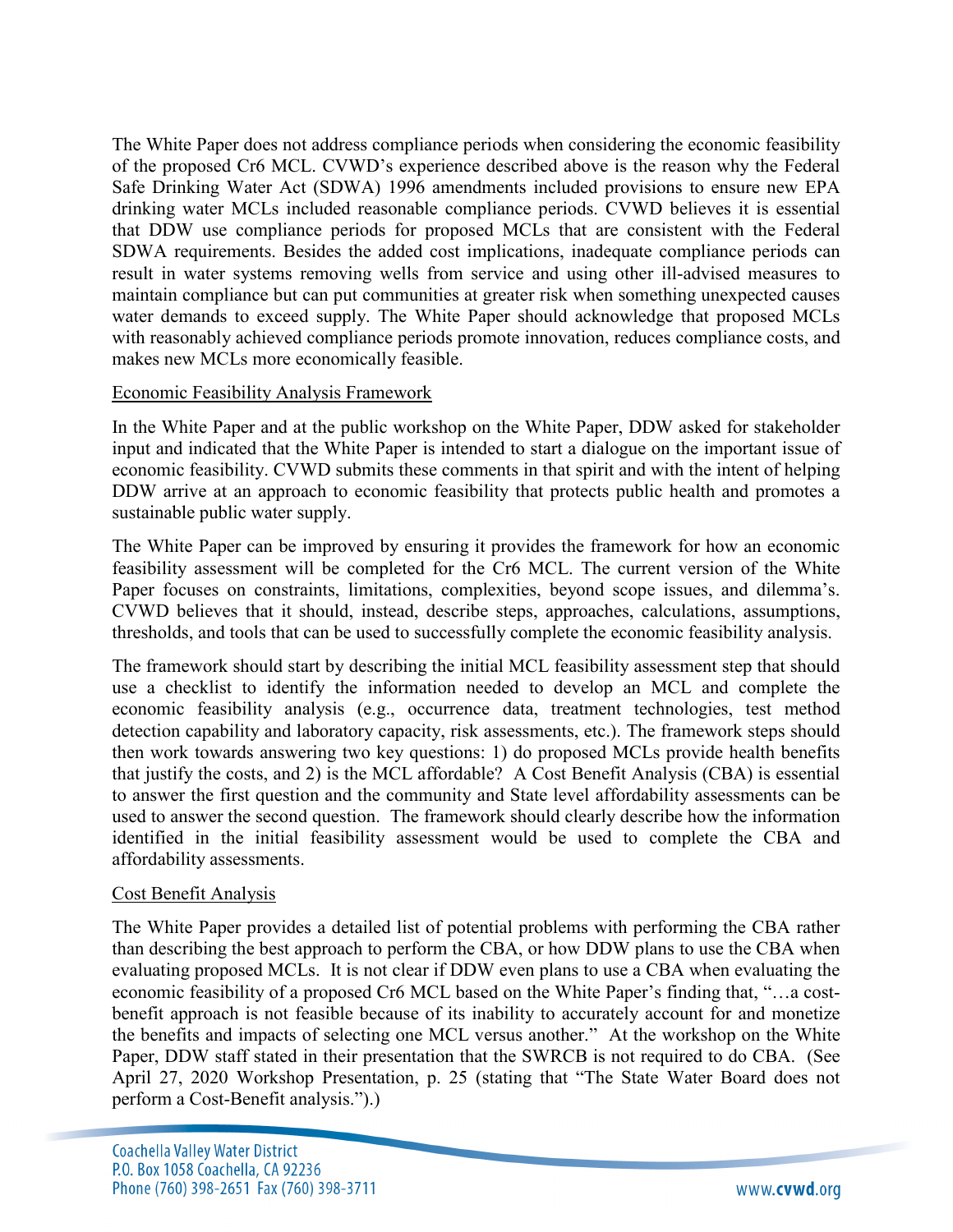CVWD believes the CBA is an essential and required<sup>[1](#page-3-0)</sup> element to determine if a potential MCL represents a meaningful and economically sound way to reduce public risks. CBA's are routine assessments that are widely used for regulatory determinations. EPA's 2014 Guidelines for Preparing Economic Analyses is a good reference for approaches that can be used to address uncertainties and other constraints identified in the White Paper.

Occurrence data is essential to estimating the cost component for a CBA. Unlike most unregulated contaminants, DDW has well developed occurrence data as a result of the 2014 Cr6 MCL. There will still be uncertainties and data gaps and, as we learned from prior Cr6 occurrence studies, most impacted sources are groundwater and there is a very strong correlation between total Cr and Cr6 in groundwater. This total Cr data should be used to help fill in missing occurrence information rather than excluding these water systems from the cost estimates. For identifying impacted sources at each proposed MCL, CVWD recommends that impacted sources include sources that satisfy one or both triggers: 1) an average Cr6 level greater than 90% of the proposed MCL, and/or 2) the highest historical result exceeds the proposed MCL. CVWD performed extensive Cr6 monitoring for dozens of wells as often as weekly and found the use of both of these thresholds is the best tool to capture all impacted sources.

The key to calculating the best estimate for benefits is to ensure the best available risk assessment information is used. The Office of Health Hazard Assessment (OEHHA) determined in 2016 that the Cr6 Public Health Goal (PHG) established in 2010 needs to be reviewed based on substantial new available health risk assessment information. It is essential that the economic feasibility analysis and MCL development for Cr6 be based on the results of OEHHA's ongoing review of the Cr6 PHG.

The CBA should assess multiple proposed MCLs to identify the incremental benefits and costs associated with each MCL option. This part of the assessment is important because as the proposed MCL decreases the costs increase due to the increased number of impacted sources, often associated with small water systems which have higher costs and lower benefits. This incremental assessment is an important tool to identify the point when the MCL becomes unaffordable or when the costs do not justify the benefits.

## Economic Feasibility and Affordability

There is currently an ongoing national dialogue on the challenge that rising costs for waterrelated services pose for community and household affordability. In California, the cost of tap water has increased by approximately 45% over the past two decades. According to the United Ways of California, more than one in three California households—over 3.8 million families (37%)—do not earn sufficient income to meet basic needs. Affordability challenges should be given careful consideration in the development of MCLs. This is a particular issue for CVWD. CVWD's jurisdictional boundary and drinking water service areas includes many Disadvantaged

 $\overline{a}$ 

<span id="page-3-0"></span><sup>&</sup>lt;sup>1</sup> Whether called CBA or described as "balancing", comparing the benefits of an MCL to the costs of the MCL is inherent in the economic feasibility analysis required by Health and Safety Code section 116365. As one court has described it, the MCL process "involves a balancing of public health concerns with questions of technological feasibility and cost." (*In Re Groundwater Cases* (2007) 154 Cal.App.4th 659, 679.) The State Board must perform this analysis of costs and benefits in order to arrive at an MCL that is consistent with Health and Safety Code section 116365.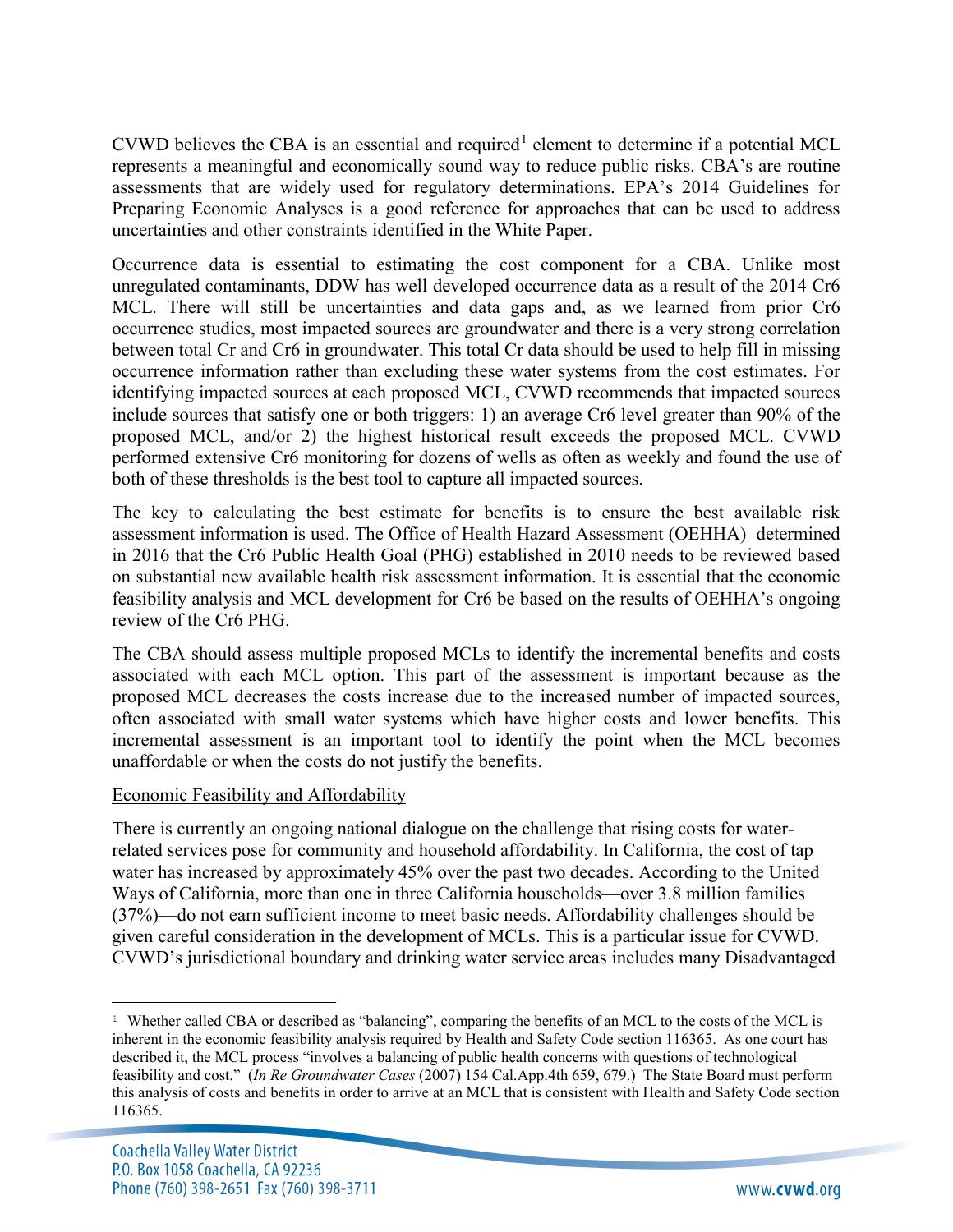Communities (DACs) or Severely Disadvantaged Communities (SDACs) that have either been consolidated or may be consolidated into one of CVWD's water systems. These community residents are under significant income stress, and increases in the cost of water creates daunting affordability challenges.

As described by DDW, several agencies, organizations, and experts have put forth various metrics for assessing household affordability. CVWD agrees with DDW that no one metric or threshold is sufficient for identifying affordability concerns. CVWD believes the DDW should apply a range of metrics to evaluate affordability. These metrics should be applied to individual communities and across system sizes and should be identified in the White Paper.

Potential household affordability metrics include those recently put forth by the American Water Works Association, Water Environment Federation, and National Association of Clean Water Agencies. Additionally, DDW can determine the number of affected community water systems (and the population or connections they serve) that are designated as DACs or SDACs, consistent with the methodology adopted by State agencies.

DDW should identify sustainable strategies to bridge affordability gaps. Solutions should be tailored to the needs of individual water systems and account for the limitations of current alternatives to source water treatment. To the extent that state funding (e.g., through grants or loans) is identified as a means to address system needs, DDW should establish that the funding or financing sources have the capacity to accommodate associated demand, and is therefore a viable solution. For this approach to be viable, funding must be identified for appropriate studies and tests to select, design, and install necessary capital facilities, as well as the funding needed to operate and maintain these facilities. There are too many failed examples where funding was provided to install treatment facilities that water systems did not have the technical, managerial or financial capability to continue operating. Relying on funding programs that are not sufficiently funded to meet the needs of local communities, or that have administrative burdens to entry that make the funding source illusory, it not an appropriate public policy.

The SWRCB's new Safe and Affordable Funding for Equity and Resilience (SAFER) program will help to meet the goals of safe, accessible, and affordable drinking water for current MCLs. The dialogue about economic feasibility of potential future MCLs for contaminants such as Cr6 will certainly impact the SAFER program, and must be further considered to understand statewide cost implications. It would be informative for the scale and use of SAFER when performing the economic feasibility analysis to be comprehensively described in the White Paper framework.

CVWD believes that when California's legislature required that MCLs be both technically and economically feasible that it intended for the residents impacted by the MCL to be able to afford the increased cost associated with receiving drinking water that meets the new MCL. A MCL that makes drinking water unaffordable for a community it not economically feasible. Instead, the White Paper finds it is not acceptable to establish economic feasibility criteria based on what is economically feasible for the most disadvantaged water systems. This is a systemic failure by the White Paper to address one of the key objectives needed to satisfy the court's order vacating the prior Cr6 MCL. CVWD does not see small water systems as a dilemma as described in the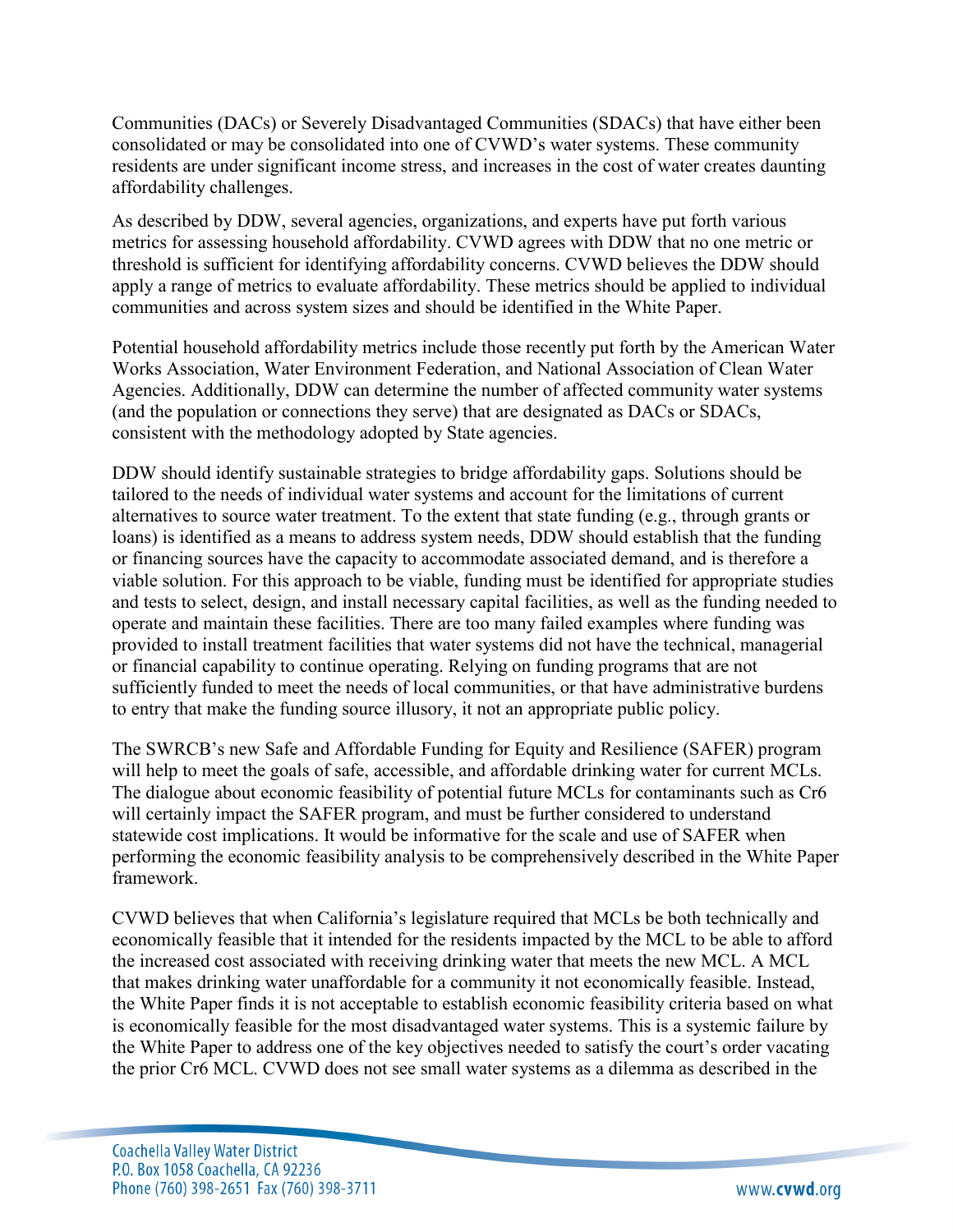White Paper. Simply put, if a proposed Cr6 MCL of 10 ug/L is not affordable for these water systems, then raise the proposed MCL to a level that is affordable.

#### Summary

CVWD believes the current Cr6 MCL development process is on a similar trajectory that resulted in the 2014 Cr6 MCL that was found lacking by the court. This process has not been coordinated with OEHHAs ongoing review of the Cr6 PHG. SB 385 provisions sunsetted in January 2020 leaving water systems with no feasible approach to comply with a proposed Cr6 MCL that fails to provide reasonable compliance periods needed to evaluate, select, and implement the compliance approach that works best. Based on the White Paper, DDW believes it is not feasible to conduct the required CBA and that a well-defined framework for performing the economic feasibility analysis is not needed. Rather than ensuring small water systems annualized costs are properly considered, DDW is proposing to either exclude these water systems from the economic analysis or to mask their affordability challenges by averaging small system compliance costs with all other water systems. CVWD encourages DDW to change its current course by incorporating the recommendations provided in these comments into a revised White Paper.

CVWD also supports the recommendations to improve the White Paper prepared by Corona Environmental Consulting, Inc. (Corona) submitted in separate comment letters. DDW should incorporate into their revised White Paper the product of Corona's ongoing work to develop a detailed framework and example economic feasibility analysis for the proposed Cr6 MCL. CVWD also believes the guidance provided in the White Paper is likely to be the template for future DDW MCLs and, as such, is too important to only be a staff product. CVWD hopes the members of the SWRCB have the opportunity to consider the White Paper during a future public hearing prior to its' use by DDW for the Cr6 MCL.

If you have any questions, please call me at extension 2286.

Sincerely,

Steve Bigley Director of Environmental Services

Email cc:

[Joaquin.Esquivel@waterboards.ca.gov](mailto:Joaquin.Esquivel@waterboards.ca.gov) Dorene.Dadam[o@waterboards.ca.gov](mailto:Joaquin.Esquivel@waterboards.ca.gov) [Tam.Doduc@waterboards.ca.gov](mailto:Tam.Doduc@waterboards.ca.gov) Sean.Maguire@waterboards.ca.gov Laurel.Fireston[e@waterboards.ca.gov](mailto:Joaquin.Esquivel@waterboards.ca.gov)

SB: ms\Env Srvs\2020\CVWD CR6 White Paper.doc File: 0566.02